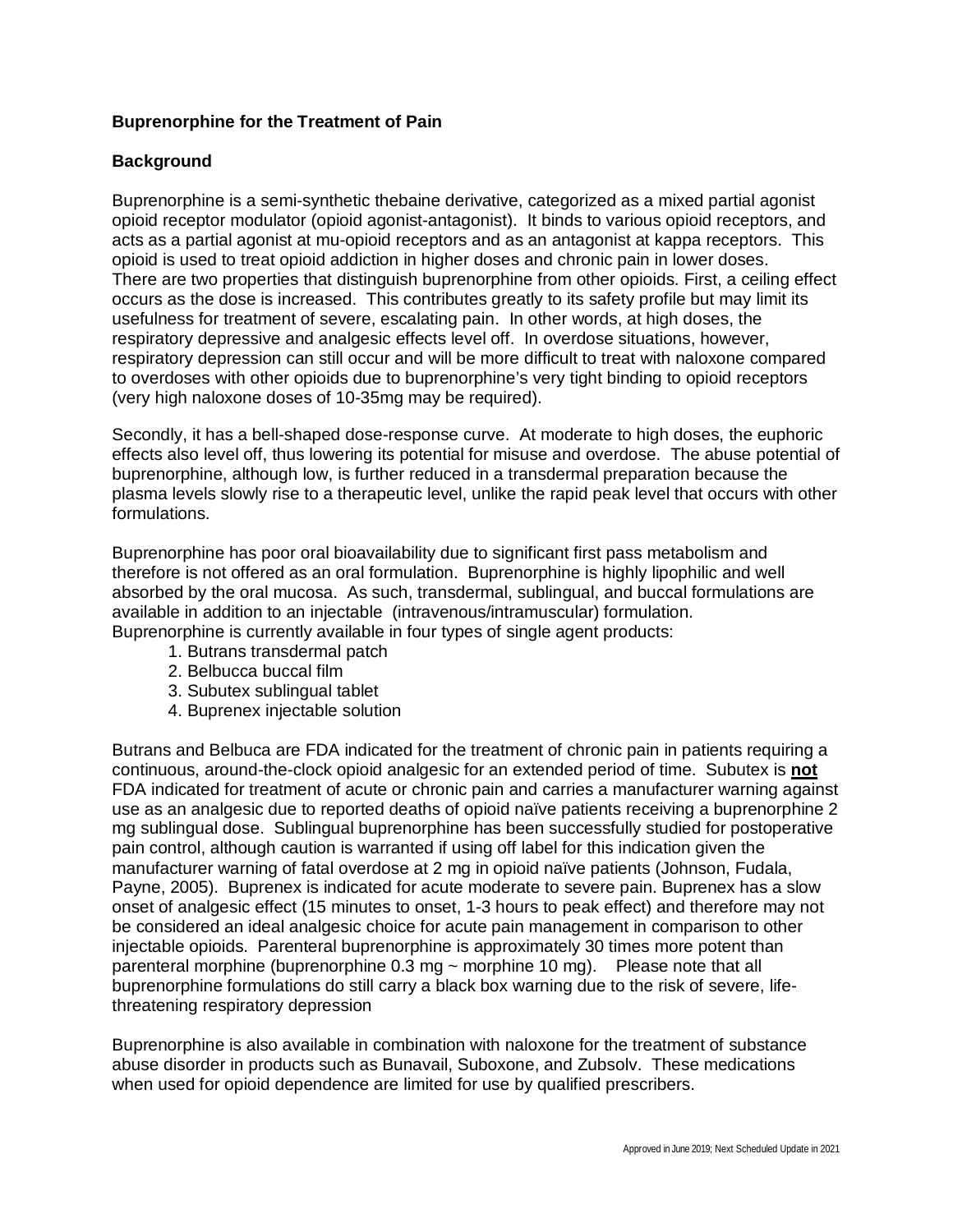## **Initial dosing of Butrans patch:**

For Opioid naïve patients: initiate treatment with a 5mcg/hr patch, replaced weekly.

Conversion from Other Opioids to Butrans: Discontinue all other around-the-clock opioids when Butrans therapy is initiated to reduce potential of precipitated withdrawal. Initial Butrans dose:



BUTRANS 20 mcg/hour may not provide adequate analgesia for patients requiring greater than 80 mg/day oral morphine equivalent. Consider the use of an alternate analgesic. Limitations of Use: Do not exceed a dose of one 20 mcg/hour Butrans system due to the risk of QTc interval prolongation. Use with caution when prescribing with other medications which increase the QTc interval.

## **Initial dosing of Belbuca buccal strips**:

For Opioid naïve patients: initiate treatment with a 75 mcg film once daily or, if tolerated, every 12 hrs.

Conversion from Other Opioids to Belbuca: To reduce the risk of opioid withdrawal, taper patients to no more than 30mg oral morphine equivalent daily before beginning Belbuca. Initial Belbuca dose:

| Previous Opioid Analgesic Daily Dose<br>(Oral Morphine Equivalent) before<br>taper | $<$ 30 mg    | 30-89 mg    | 90-160 mg    |
|------------------------------------------------------------------------------------|--------------|-------------|--------------|
|                                                                                    |              |             |              |
| Recommended BELBUCA Starting<br>Dose                                               | 75mcg QD-BID | 150mcg q12h | 300 mcg q12h |

BELBUCA may not provide adequate analgesia for patients requiring greater than 160 mg oral morphine equivalent per day. Consider the use of an alternate analgesic. The maximum daily dose of Belbuca is 900mcg.

#### **Initial dosing of Buprenex injectable (IV/IM) formulation:**

The usual dosage for persons 13 years of age and over is 1 mL buprenorphine hydrochloride injection (0.3 mg buprenorphine) given by deep intramuscular or slow (over at least 2 minutes) intravenous injection at up to 6-hour intervals, as needed. Repeat once (up to 0.3 mg) if required, 30 to 60 minutes after initial dosage, giving consideration to previous dose pharmacokinetics, and thereafter only as needed.

In high-risk patients (e.g., elderly, debilitated, presence of respiratory disease, etc.) and/or in patients where other CNS depressants are present, such as in the immediate postoperative period, the dose should be reduced by approximately one-half. Extra caution should be exercised with the intravenous route of administration, particularly with the initial dose.